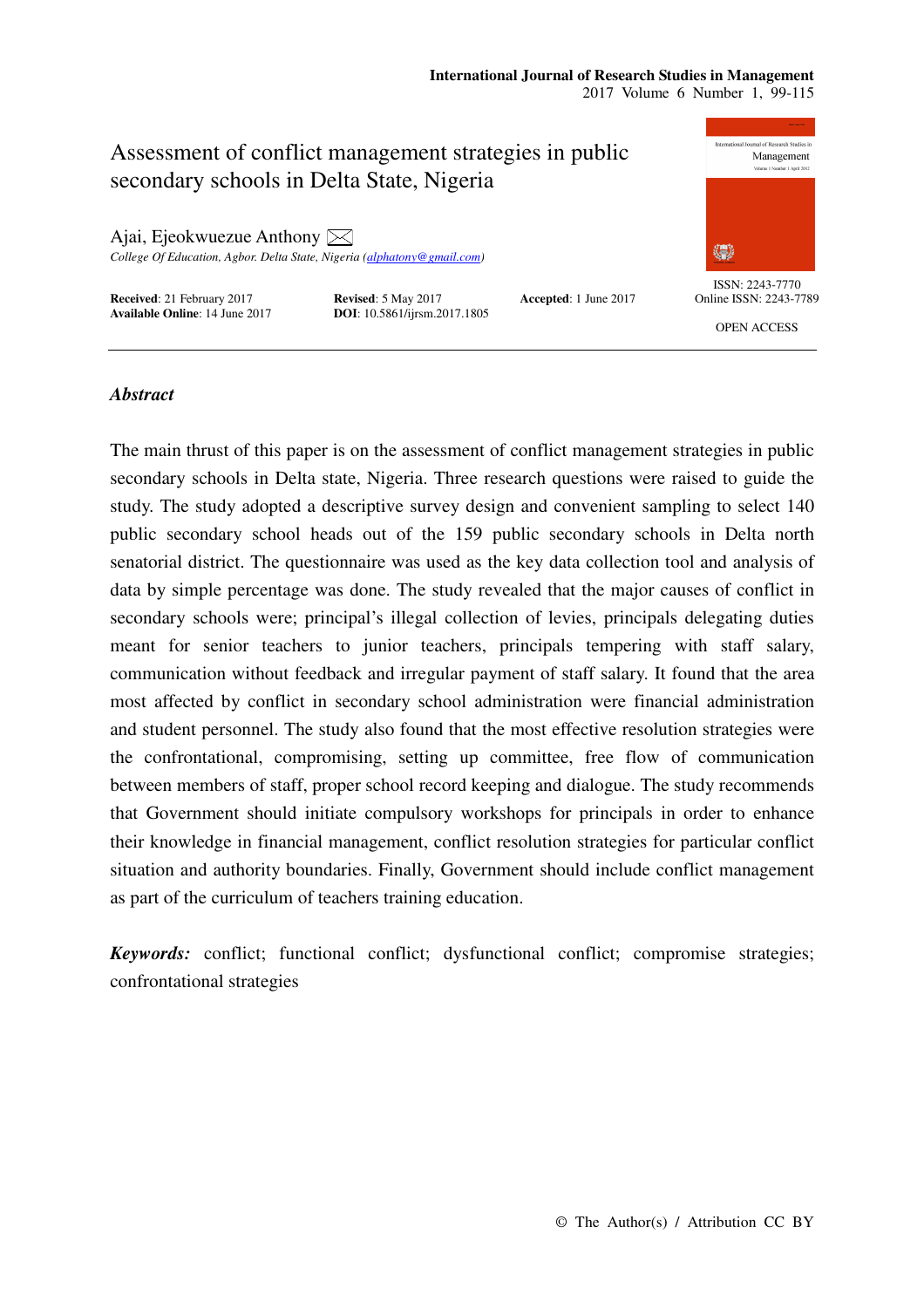# **Assessment of conflict management strategies in public secondary schools in Delta State, Nigeria**

#### **1. Introduction**

Education system in Nigeria runs a continuum from primary to tertiary and in between can be found the secondary level of education. It can therefore be seen as the bridge interconnecting primary education and tertiary education. It also has the function of producing artisans who desire to improve their lot through technical knowledge and vocational skills that could be acquired from comprehensive high schools and technical colleges. The public secondary schools under study like other schools in the same category in Nigeria are established to carry out these specialized tasks and in order to achieve these objectives of establishment there are offices for different positions, such as principals, bursars, subject teachers, typists, librarians etc and these offices are filled by qualified and competent personnel. Each occupant of these positions is expected to perform a set of specialized functions and such stable patterns of individual behaviors are called roles, which is a part that one plays within a system.

A system can be referred to as an object, event or procedure which is made up of different parts that are working together or independently to accomplish predetermined objectives. The roles within a system therefore can be seen as a pattern of behavior which is familiar and expected of those who occupy the various positions within the system. According to Nakpodia (2000) since the school is an organized system, these individual roles are mutually interdependent and the overall pattern of their interdependence is called the school structure. In performing these roles there is bound to be interplay of relationship between players. For instance the staff interacts with management, fellow members of staff, students, parents, ministry officials and the community at large. These interactions in the course of performing his duty is what is known as the employee role set and to maintain the school structure, there must be role reciprocity between members of the school community according to some shared understanding of what behavior is expected of them and what behavior they in turn expect, with the ultimate goal of realizing the objectives of the school.

Staff conflict as expressed by various organizations is not an empirical phenomenon; rather it can be seen as an engine of change and a product of change. The occurrence of conflict in educational institutions especially in public secondary schools in Delta state is largely attributable to the way such schools are structured and the behavior of the individuals within these structures as they relate with one another and the community around them.

Conflict management as a phenomenon is an integral part of the administration of any given organization. The school as an organization consists of people with different background with regard to their competences, needs, values, skills, aspirations and psychological make-ups. Thus no organization can successfully accomplish its set objectives without having to deal with organizational conflicts as Ejiogu (1990) posited that conflicts are bound to occur from time to time in all human interactions and organizational behaviors. Conflict therefore is an inevitable part of school life; since we agree to the fact that where there are people, there is bound to be conflict. Though some of these conflicts are healthy and if viewed positively can be change drivers, some can be detrimental to the achievement of school goals. Corwin (1996) stated that unhealthy conflict if it raises its head repeatedly, pose the potential risk of causing negative business consequences. Since conflict is an organizational behavior we therefore cannot dispute the fact that there is a positive relationship between Organizational behavior and organizational output. Since conflict is a change driver, individuals that generate conflict can as well generate change thus Dip Paola and Hoy (2001, pp. 238-244) in their study found that militant personnel were not only conflict-oriented but also engines of change.

In line with the above, Secondary school heads need to take conflict management as a very important aspect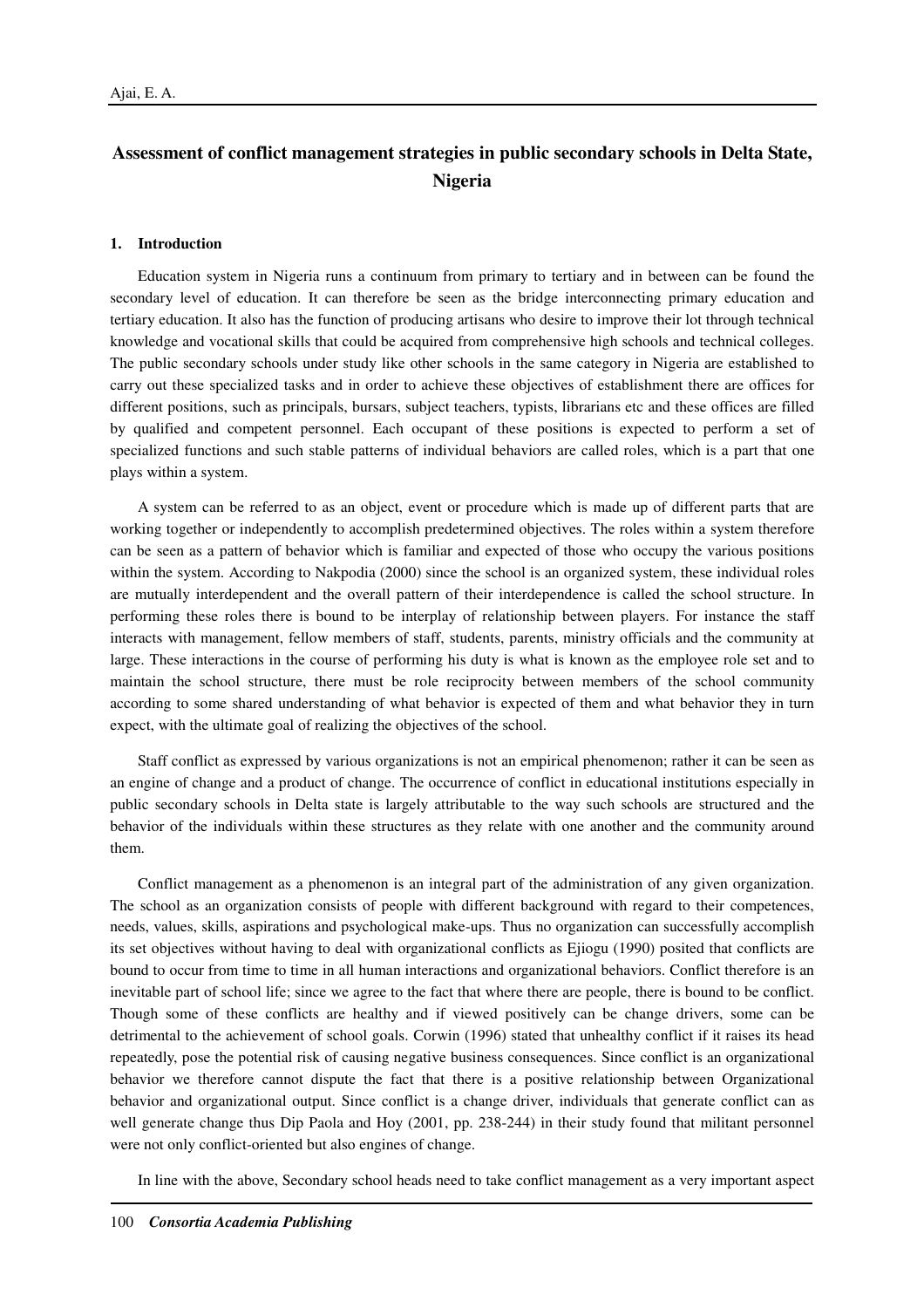of school administration because conflicts and attempts at conflict management is very vital in shaping organizational behavior towards achievement of set objectives. Therefore since conflict is an integral aspect of all organizational behavioral system due to the diversities inherent in men and women who work in these organizations as well as the structure of these organizations and being one of the most frequently reoccurring issues in many institutions and organizations, education managers and school heads need to give more attention to the principles or strategies of managing these conflicts. Corwin (1996) argues that there is the need to analyze conflicts in public schools in order to increase our capacity to understand the teaching profession and the challenges it faces. Therefore, conflict management in the school system is an issue that every school administrator and employees within the school system have to deal with at one time or the other. The basics of conflict management include teamwork, communication and a systematic approach to solving the disagreement. Van Slyck and Stem (1991) believed that competence in conflict resolution skills can lead to increased social and academic achievement in the short run and a more harmonious world in the long run.

Conflict management has of late become a primary area of concern among school heads, staff developers and even researchers. In the light of this development, when conflicts occur, it should not be seen as a sign that those involved are hard and troublesome members of the secondary school system; rather, it should be seen to be helping individuals and groups to attain a beneficial relationship in the school. It is on this premise that Stoner and Freeman (1989) opined that too much or too little conflict can inhibit creativity and poorly managed conflict can do same too. This assertion has brought to the fore among other things, the need to identify the causes of conflict and the need to marshal out management strategies for managing conflicts among staff of public secondary schools. The required behavioral patterns expected of school administrators and their staffs are not too easily achievable in practice as principals and staffs most often have conflicting interests and the management styles which they adopt might promote further conflict rather than its resolution. Therefore management and staff of public secondary schools should work towards the peaceful resolution of conflicts in order to attain their set educational objectives.

Since any school bedeviled by conflict cannot be productive or cannot be exposed to academic progress, conflict therefore is an ill wind that blows nobody any good and since we have earlier stated that there can never be any organization without staff conflict, it becomes pertinent that staff conflict is interwoven with the fabrics of educational, social and economic structure of organizational activities.

Ejiogu (1990) observed that the traditional principles of formal organizations require that people in them work in such situations as would make them dependent on someone else's authority, denied taking their own initiatives most often and subordination to the dictates and control of their superiors, therefore the obvious incongruence between the need of the individual staff and the demands of formal organizations are potential sources of conflict in formal organizations like the school. This study intends to examine the causes and the most effective management strategies that can be adopted by school administrators in public secondary schools towards conflict prevention and resolution. We shall go further to look at the strength and weaknesses of these strategies in relation to different conflict situations which the strategy is intended to address or resolve.

#### *1.1 The Problem*

The lack of an organized and systematic approach to conflict management at the secondary level of education cannot be over emphasized particularly in the present generation where youth restiveness, cultism, examination malpractice and other forms of antisocial behaviors have generated conflict among staff and students in secondary schools. Also appraisal system, payroll, condition of service and other welfare packages are not implemented as objectively planned and this has also generated conflict between staff and administration. All these have seriously eroded on the quality of graduates from this level of education leading on the long run to a decline in the standard and quality of education in the country.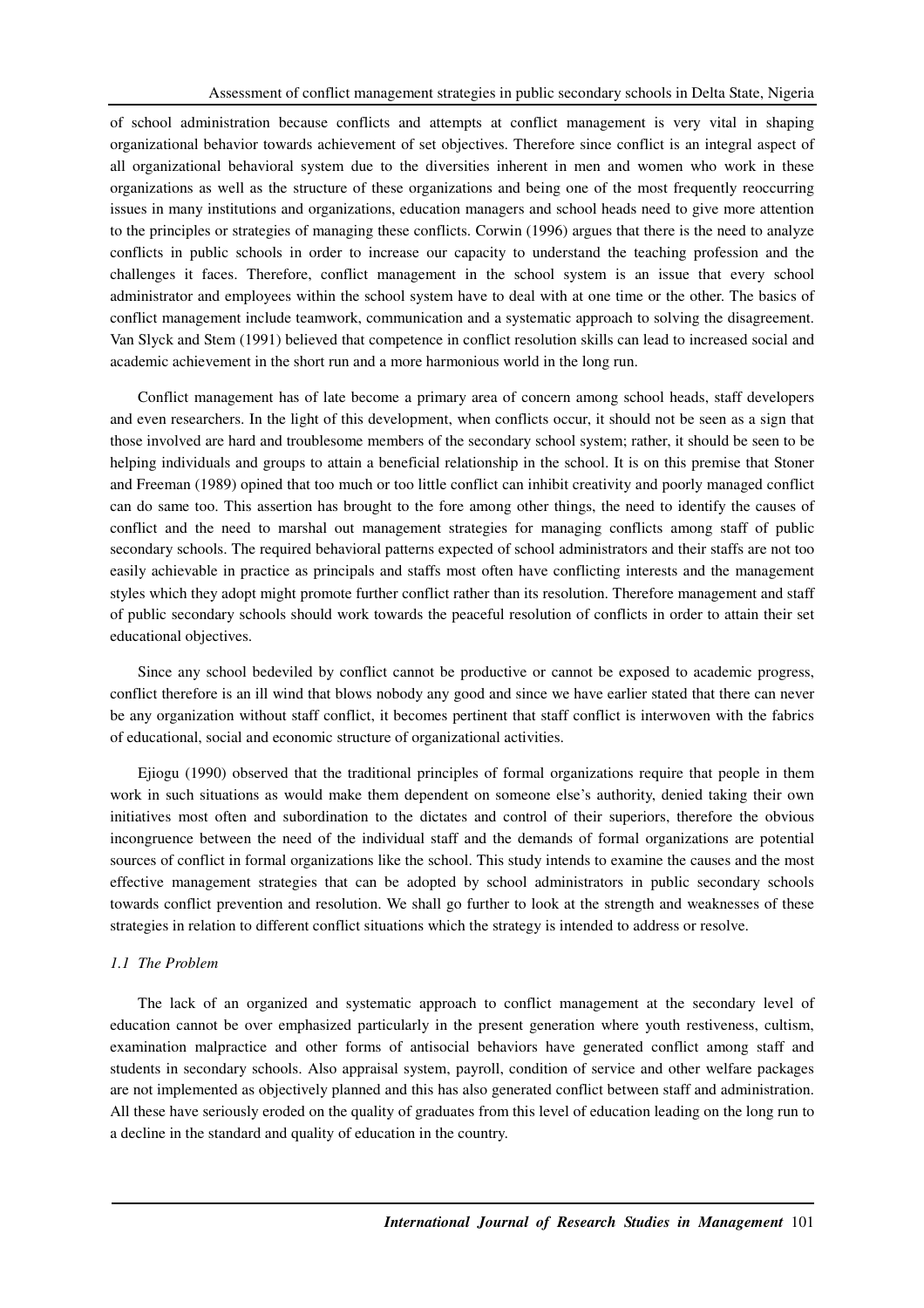## **2. Theoretical Perspectives**

## *2.1 Concept of Conflict*

Where there is human interaction, there is a likelihood of Conflict which is essential and unavoidable since human wants are varied and insatiable. Conflicts may either be constructive or disruptive depending on the ways they present and the strategy adopted in its resolution. The secondary school system being a human organization is bedeviled with various types of conflict situations, so key players in the education system need to understand the nature of conflict because only then can they manage these conflicts constructively. Conflict can be defined from various dimensions and this has a bearing too on the various dimensions of conflict resolution because according to Tidwell (1998) the way in which an individual defines conflict will impact severely on the manner in which he or she implements conflict resolution.

With the apparent definitional confusion which the definition of conflict has generated, let us believe that this confusion is entangled in the box of conflict generating situations from where researchers pick at random and define conflict from the perspective of their pick. Thus according to Amason (1996) conflict is a form of socialization. He went further to state that people in organizations have both personal and role preferences about the organization's actions and policies. Thomas (1976, pp. 889-935) defines conflict as the process which begins when one party perceives that the other has frustrated, or is about to frustrate some concern of his. Gardiner and Simmons (1992) defined conflict as any divergence of interests, objectives or priorities between individuals, groups, or organizations or nonconformity to requirements of a task; activity or process. Duncan (1995) opined that conflict implies some types of hostility and perhaps some desires to do harm which may be considered an extreme case of competition. Hocker and Wilmot (1985) define conflict as an expressed struggle between at least two interdependent parties who perceive incompatible goals, scarce rewards and interference from the other party in achieving their goals. Nyamajiwa (2000) say that conflict can be defined as the opposition of individuals, or groups' interest, opinions or purpose. Conflict therefore can be said to be an affective-cognitive interactive process manifested in disagreement within or between social entities that are linked together by a bond (i.e. individual, group, organization, and many others).

Due to the diverse definitions of conflict, Conflicts in secondary schools takes different dimensions; for instance staff may fallout with principals either due to their work schedule or the reward system in place or the Principals may be too rigid as not to accommodate the interest of staff in the formulation of policies. Since conflict is inevitable due to the wide range of potential differences among people, the absence of conflict usually signals the absence of meaningful interaction. Conflict by itself is neither good nor bad because it helps to raise and address problems, energizes work to be on the most appropriate issues, motivates people to participate in school activities and also helps people learn how to recognize and benefit from their differences. The major issue therefore is that schools and even the community should find ways of managing conflict constructively so that it can be a learning platform for those involved in order that they may learn from the experiences in all kinds of human relationships and social settings.

### *2.2 Types of Conflict*

Conflict can broadly be seen to be either cognitive or affective. Cognitive conflict refers to conflict over issues, ideas, principles or process while affective conflict refers to conflict over people, emotions or values. There are therefore very many types of conflict depending on the perspective from which one views conflict but Stoner and Wankel (1988) identified five types of conflict possible in the educational system and organizational life to include intra-personal conflict, inter-personal conflict, conflict between individual and group, inter-group conflict and inter-organizational Conflict. If we decide to look at conflict from its nature, Ololube (2006) puts forward that conflict can be classified into the following types:

 $\triangleright$  Perceived Conflict: this is when people perceive that conflicting conditions exists in the workplace.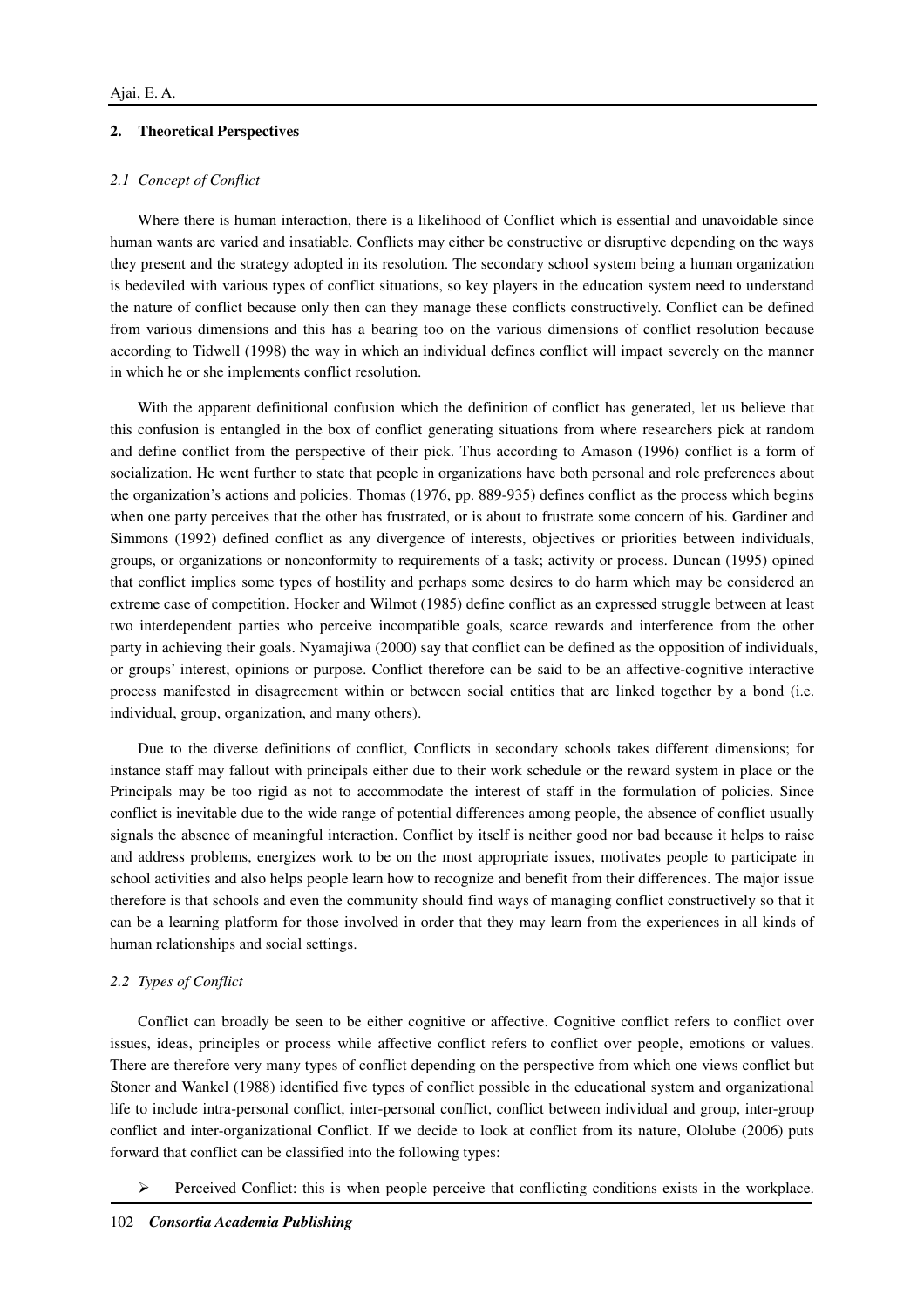The perceived conflict may be true or otherwise but there is a potential for perceived conflict to turn to real conflict.

- $\triangleright$  Latent Conflict: this is one which does not emerge in the open. Although parties to the conflict realize the fact that there is conflict but for various reasons they do not show it openly. Such a conflict is termed latent conflict.
- $\triangleright$  Manifest Conflict: In manifest conflict there is not only a recognition that conflict exists, but it is expressed openly.

#### *2.3 Sources of Conflict*

The sources of conflict in organizations like the secondary school vary and are numerous, that is why Egwunyenga (2000) posited that as there are many causes of conflict so there are many types of conflict but Peretomode (1995) went ahead to classify the sources of conflict to include structural sources of organizational conflict and non-structural determinants of organizational conflict. Structural source of organizational conflict refers to formally defined framework or task and authority relationship. Conflicts arising from the structural design of the organization are called structural conflict or structural source of organizational conflict. Non-structural determinants of organizational conflict are the sources of conflict that could be regarded as personal and behavioral sources of conflict. It includes conflicts caused by differences in personal background, differences in values, perceptions, emotion, attitude and personnel's poor communication skills.

In the secondary school, conflict can emanate from differences in status, work interdependence, differences in performance criteria and reward system, mutual dependence on limited resources, differences in goals and jurisdiction ambiguities. This is so because the public secondary school system is structured in a way that there are relationships among individuals and between them and the positions they occupy in the school system and there are also processes by which the structured pattern is created and maintained. Secondary schools being formal organizations have characteristics which makes them to possess a highly structured hierarchy which include a written document or book in which duties and responsibilities are spelt out, have a life span longer than those of human beings in it and have an open system.

Ejiogu (1990) identified some sources of conflict in the school system to include; generational gap, reality distortion, authoritarian rule, anti-authority, organizational structure factor, The Issue of generational gap contends that most conflict in the school system today is because the elders and the youths see the tremendous changes going on all over the world from different perspectives, coupled with the breakdown of the family system. The level of change in all facets of our lives has become very rapid, more conspicuous and very devastating such that most youths do not come from stable homes thus making most of them maladjusted to orderliness and respect for authority. These dissident behaviors of the youths have become a great source of conflict in the school system. Reality distortion according to Ejiogu (1990) can be a favorable and an unfavorable attitude that is resistant to change in the face of contradictory evidence. It is often developed as a result of defensiveness or social pressures in interactive situations and its major outcome is discriminations which itself contributes immensely to both intra-personal and conflict among staff such that in such interactions, people encounter much competition, domination and provocation as each staff or group attempts to gain something that the other side wants as well and since one side must lose, they develop hostile attitudes towards each other. Authoritarian rule is a situation where persons in leadership position like the principal become so dictatorial in their pronouncements, attitude and behavior. Such principals are usually easily given to premature and unqualified acceptance or rejection of other staff situations and opinions. They are often fond of black and white judgments and hardly subscribe to in between judgments. There is no doubt that such extreme postures and tendency to hastily judge others as good or bad can easily create division among staff in any organization hence its potential for conflict emergence. There are staffs in the secondary schools that are chronically anti-authority, they always complain of being oppressed by the organization. Any impersonal bureaucratic behavior is perceived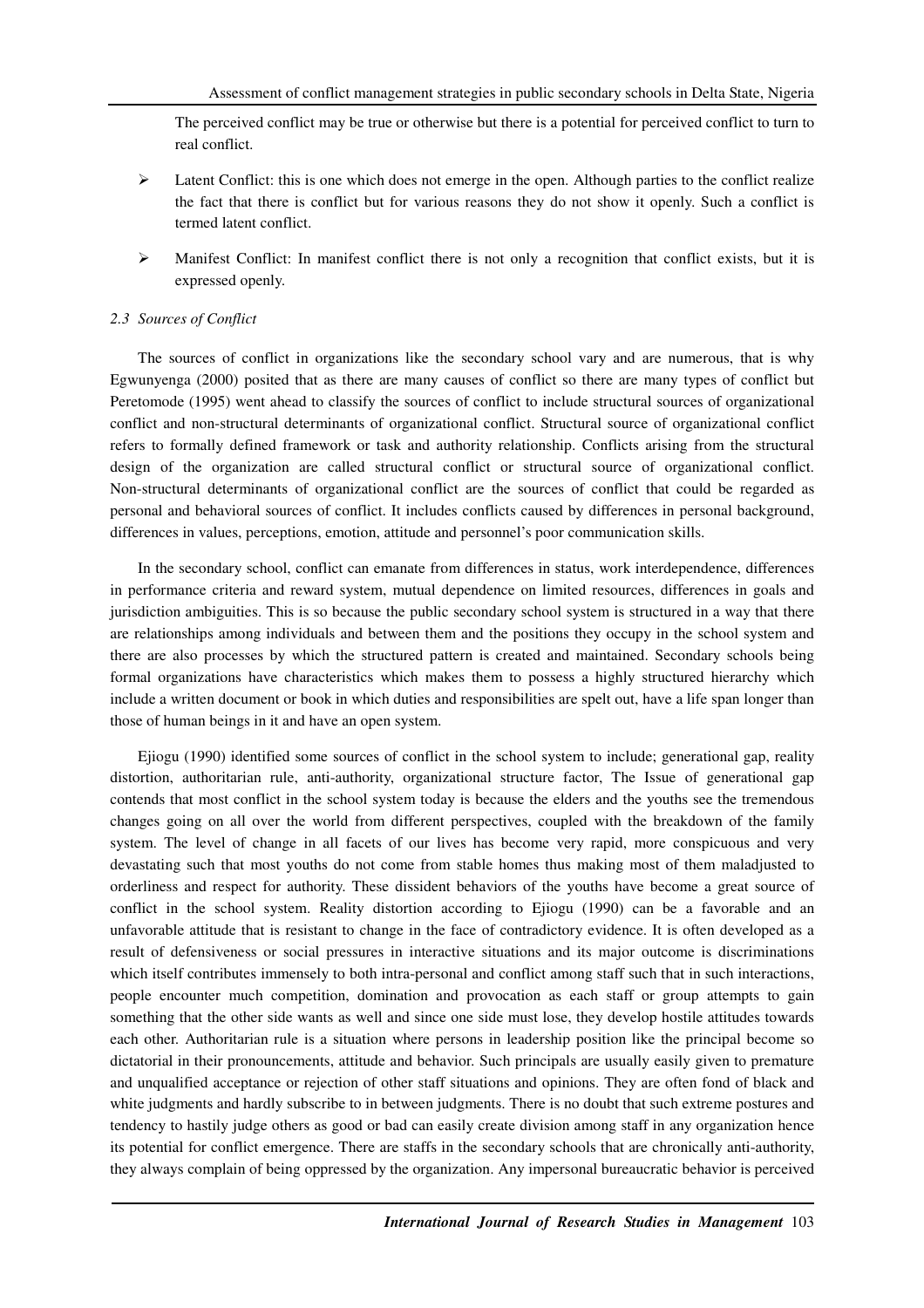# Ajai, E. A.

negatively and subsequently is highly resented. These anti-authority individuals easily become the convenient rallying point for growing dissatisfaction in other staff in the organization. Organizational structure factor**s** like the size of the organization have been found to positively correlate with the amount of conflict, thus the larger the organization, the greater the number and the intensity of conflicts. This is so because the more the number of staff, the more diverse their personality types and the more difficult it becomes to effectively communicate with all members.

In his own contribution, Otobo (1987) identified two major sources of conflict which include; Internal sources which consist of management style, nature of physical environment of the work place, consciousness of staff, promotion system and dispute resolution procedures and external sources which include economic policies, government, unpatriotic behavior of the administrative class and many others.

Although these sources of conflict remain valid, public secondary school conflict can primarily result from:

- **Poor Communication** lack of proper communication is a driver of organizational conflict since ambiguous communication styles can lead to misunderstanding between employees themselves or between the administrator and the employee.
- **Different Values** every workplace is made up of individuals who view the world from diverse perspectives and when this diversity is not properly understood can result in conflict within the school system.
- **Differing Interest** conflicts occur when individual staff fights for their personal goals, ignoring organizational goals and institutional objectives and well being.
- **Scarce Resources** too often, employees feel they have to compete for available resources in order to do their job. In an environment where resources are scarce, this causes conflict despite the awareness of how these scarce resources may be used.
- **Personality Clashes** all work environments are made up of differing personalities and unless staffs understand and accept each other's approach to work situation and problem solving, conflict will arise.
- **Poor Performance** as a working system, when one or more individuals within a work cycle or unit are not performing effectively (not working up to potential) and this is not addressed, conflict is inevitable.

# *2.4 Causes of Conflicts*

Since the secondary school setting is a breeding ground for conflicts because of the dynamics and interdependence of the employee-to-employee and the vendor relationships, Hart (2000) and Bell (2002) suggest eight causes of conflict among staff in the workplace to include Conflicting needs, conflicting styles, conflicting perception, conflicting goals, conflicting pressures, conflicting roles, different personal values and unpredictable policies. Nevertheless Lye (2008) opines that the common causes of workplace conflict may also include poor communication, mushroom effect, unrealistic work expectations, overwork, stress, personality clashes, favoritism and poor leadership. But come to think of it, secondary school conflicts be they inter or intra has to do with the personalities of the individuals involved rather than the tasks they perform and there are quite a lot of reasons why this should be. One of it is when there are personal obstacles to communication, staff conflict will most assuredly arise and such barriers are probably more difficult to overcome than physical obstacles because of their failure to exchange information and ideas. For instance personal conflict may occur if a staff is dissatisfied with his role as compared to the role of another staff if he is not adequately communicated as to why he is performing the role he is performing. Other causes of conflict include:

**Unimpressive Conditions of Service** - poor working conditions and lack of clear work and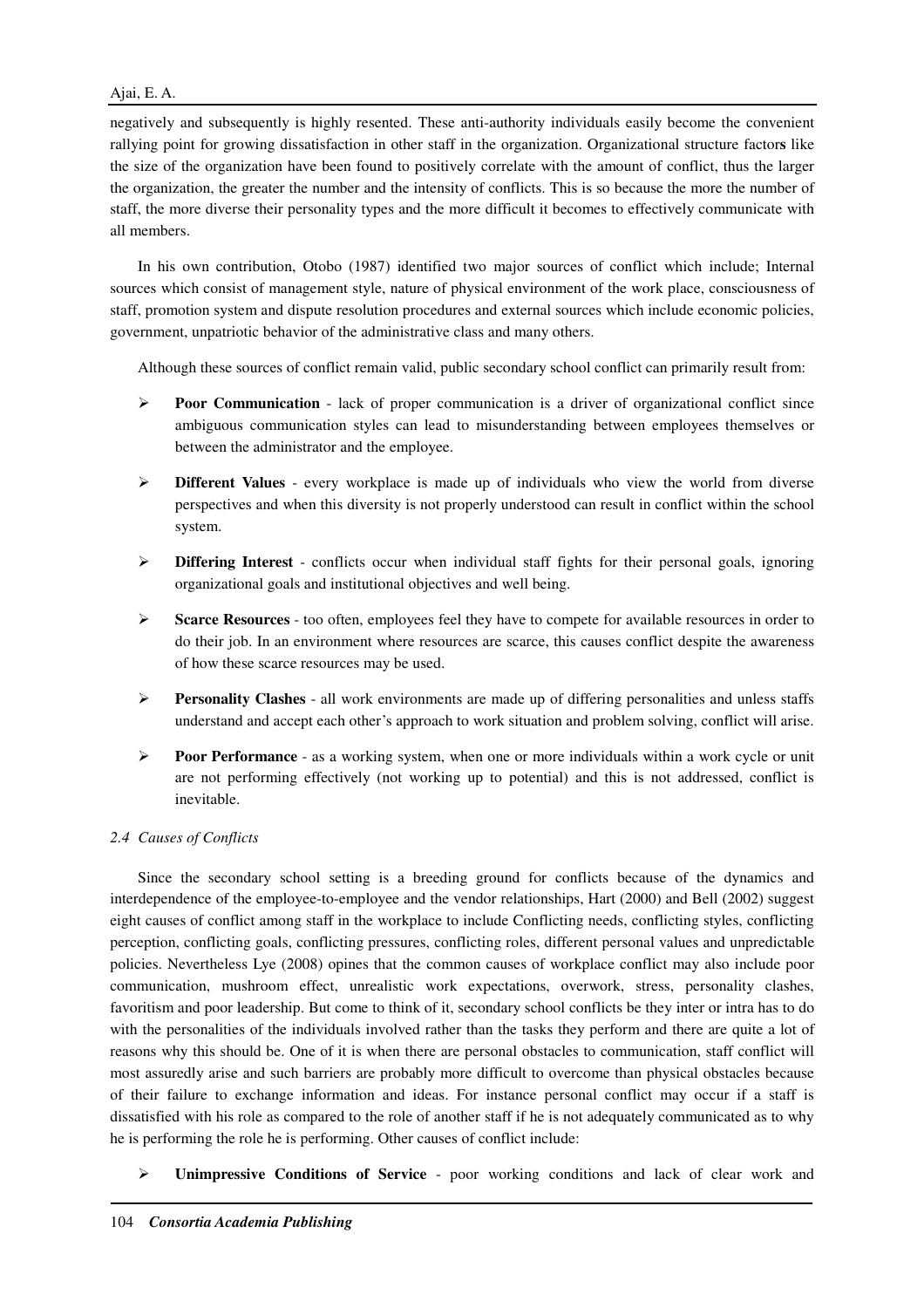remuneration policy by the government has caused quite a lot of conflict between the government and public secondary school stakeholders. Okotoni and Okotoni (2003, pp. 23-24.) indicate that teachers work in highly de-motivating conditions due to poor pay by the government coupled with lack of clear increments in salaries. The bottom line to the above is that workers will capitalize on these to exhibit incongruent behaviors that lead to conflict. Foster and William (1982) affirm this view and indicate that unmotivated teachers will not produce good results.

- **Administrative Incompetence of Head Teachers (Principals)** some principals do not have the prerequisite training and competence to head a school as such their administrative style always brings them into conflict with other members of the school community. Rono (2000) shares the above views and indicates that some head teachers display poor leadership qualities that created conflicts in schools.
- **Misappropriation or Embezzlement of Funds** some principals are not transparent in the handling of financial matters in their school. Most principals do not discuss financial issues of their school with their staff and when financial issues are brought on the agenda of staff meetings, it is most often the last item on the agenda and at this time the members are tired and unable to discuss the item in detail. Thus staffs authorize use of school finance hurriedly without counter checking the implications, giving a leeway to some principals to misappropriate school funds. Some principals are not transparent and accountable in financial issues of the school, they do not let people see value for money and how the money collected in the school is used. These principals create conflicts in their schools because of applying wrong managerial skills in planning, budgeting and expenditure control.
- **Indiscipline on the Part of Students** discipline of students has greatly contributed to a lot of instabilities in public secondary schools. With the high level of moral decadence, a lot of students become engrossed in acts of truancy and other vices that have brought them into conflict with teachers, principals and constituted authority.
- **Indiscipline on the Part of Teachers and Administration** some teachers go into teaching profession as a last resort when other alternatives are absent. These teachers will never settle in their jobs as professionals. They work to earn a salary with the hope that they will soon leave the profession. Complaint, laxity, grumbling and fighting the principal characterizes their work. The principal will always be in the centre of blame. He or she will not get anything done without running into trouble with the teachers. Kingala (2000) concurs with the above and indicates that men and women who have no calling to teaching vocation take up the training as teachers but have no interest in looking after the young people. Such teachers most of whom are brought in by politicians, receive protection from these politicians. This class of teachers lack discipline, and are chronic absentees in school, some engage in immoral acts with students or incite them against the school authority. Philips (2000) affirms the above views and indicates that there are teachers who take up the noble teaching profession yet they have no interest in it.
- **Inferiority/Superiority Complex** some principals tend to be taken up by the status of their position and occupy its authority and privileges. They see the need to defend the sanctity of their office as a fundamental obligation. Such principal regard himself as inseparable from the status of the office. Walker (1979) indicated that principals run into conflicts with other stakeholders because of the way they view their office. They often react with threat and counter aggressive behavior; teachers are seen as impractical if not trouble makers while students as naïve, mischievous and easily influenced to commit acts against the principal.
- **Poor Academic Performance** whenever a school is performing poorly there is bound to be blames and counter blames. In such situations, parents differ greatly with the teachers over academic performance of their children and parents place a lot of pressure on the teachers claiming that they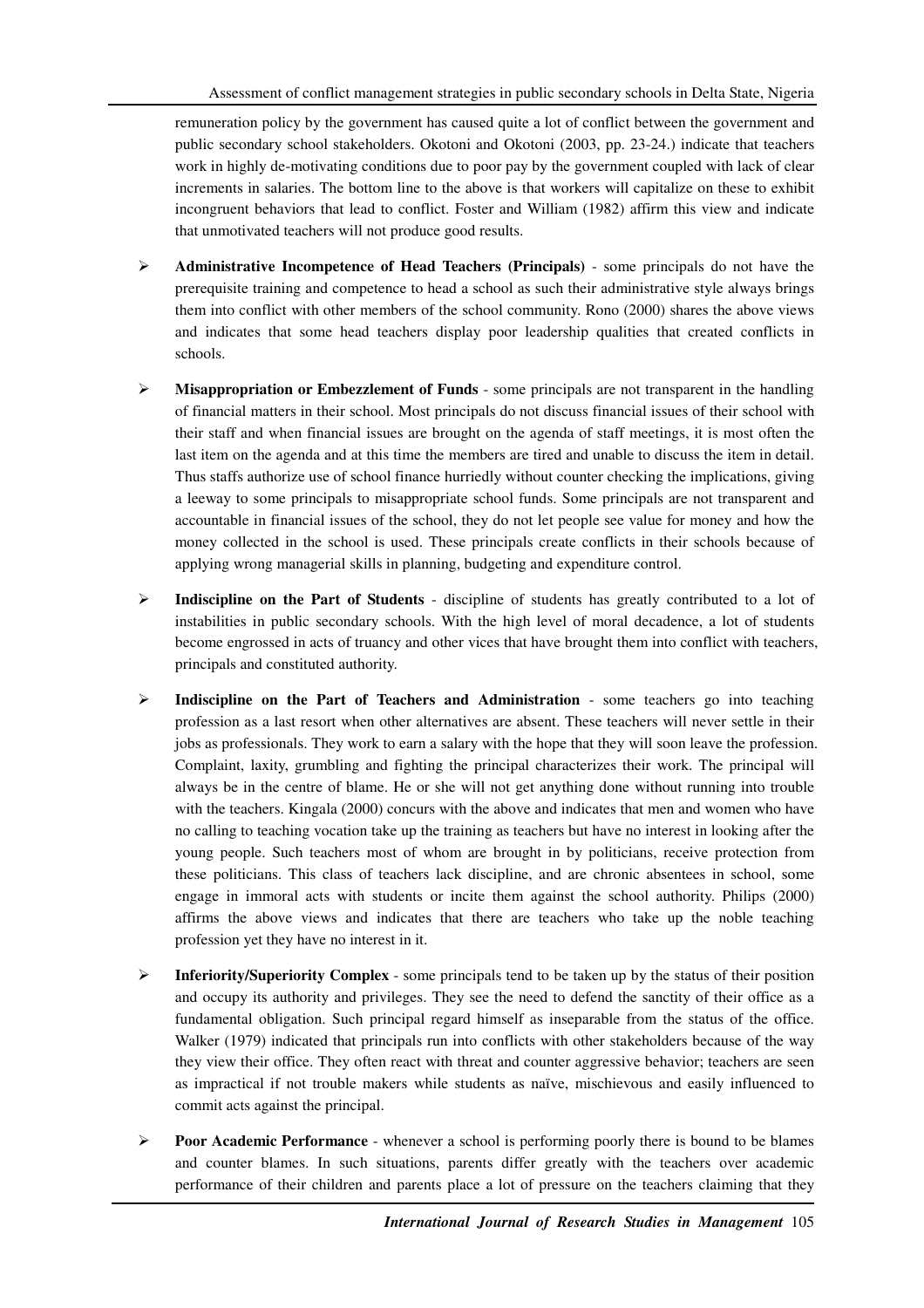contribute to poor academic performance of the students. This is supported by Okotoni and Okotoni (2003, pp. 23-24.) that poorly performing schools many at times are characterized by a lot of conflicts by the stakeholders.

- **Favoritism by the School Administration p**rincipals sometimes find themselves in problems with the perceptions of the stakeholders that sometimes the principal favors some stakeholders and some students. In some cases, some staff is allowed express authority to supply goods to schools at inflated prices. This special treatment results in discontentment among the stakeholders.
- **Inadequate Resources** shortage of finances makes it hard for principals to forge ahead in the execution of educational programs. Lack of finance and resources in school sometimes is blamed on the principal. Sometimes parents blame the principal and government for not providing the required learning facilities. Lunenburg and Ornstein (1991) emphasize the fact that principals face difficulties in their schools due to problems associated with lack of finances to run educational programs. The principal is left in dilemma on how to provide quality education in the absence of money and when students fail to perform well due to lack of learning facilities, the parents, government and the school can be in conflict.

This study therefore intends to answer research question one: *What are the causes of conflict in public secondary schools in Delta State?*

## *2.5 Aspect of secondary school administration most affected by conflict*

Secondary school administration can be seen to comprise of four distinct areas; student personnel services, staff personnel services and financial administration and instructional program implementation. These aspects of secondary school administration generate conflicts at different times and in a variety of ways. Student personnel refer to what relationships that exist between the students and the government, staff and the school administrators. This area of school administration is bedeviled with very many conflicting situations which may arise either from dissatisfaction of students with government policies, rules and regulations or as a result of student's not strictly abiding by the rules and regulations set out by administration. Staff personnel service is another aspect of secondary school administration where conflicts can arise. Staff personnel refer to the human resource of the school. Conflict therefore being a human characteristic can arise between staff and government, between staff and administration or among staff. This may be due to unfavorable working condition, inappropriate allocation of offices, truancy on the part of individual staff and high handedness on the part of the principal etc. Financial administration has to do with the management of all income and expenditure of the school. Conflict can arise between the government and the school administration, between student and government/administration, between staff and principal or between staff and government. Such conflict may arise due to inadequate allocation to the school from the government, poor remuneration of staff, inappropriate school fees and levies and inappropriate accounting record and practice. Instructional program implementation relates to the actual knowledge transfer process which involves the implementation of a complete curriculum outlay containing precise size of lessons, the division of the learning material into units, the sequence and transition from one unit of lesson to the other. This area of school administration involves all that has to do with the curriculum from development to implementation of which if not properly and professionally managed can lead to conflict between staff and parents, staff and administration.

Since all these aspects of secondary school administration cannot be equally affected by conflict, this study intends to answer research question two: *What are the aspects of secondary school administration mostly affected by conflict?*

#### *2.6 Effects of Conflicts*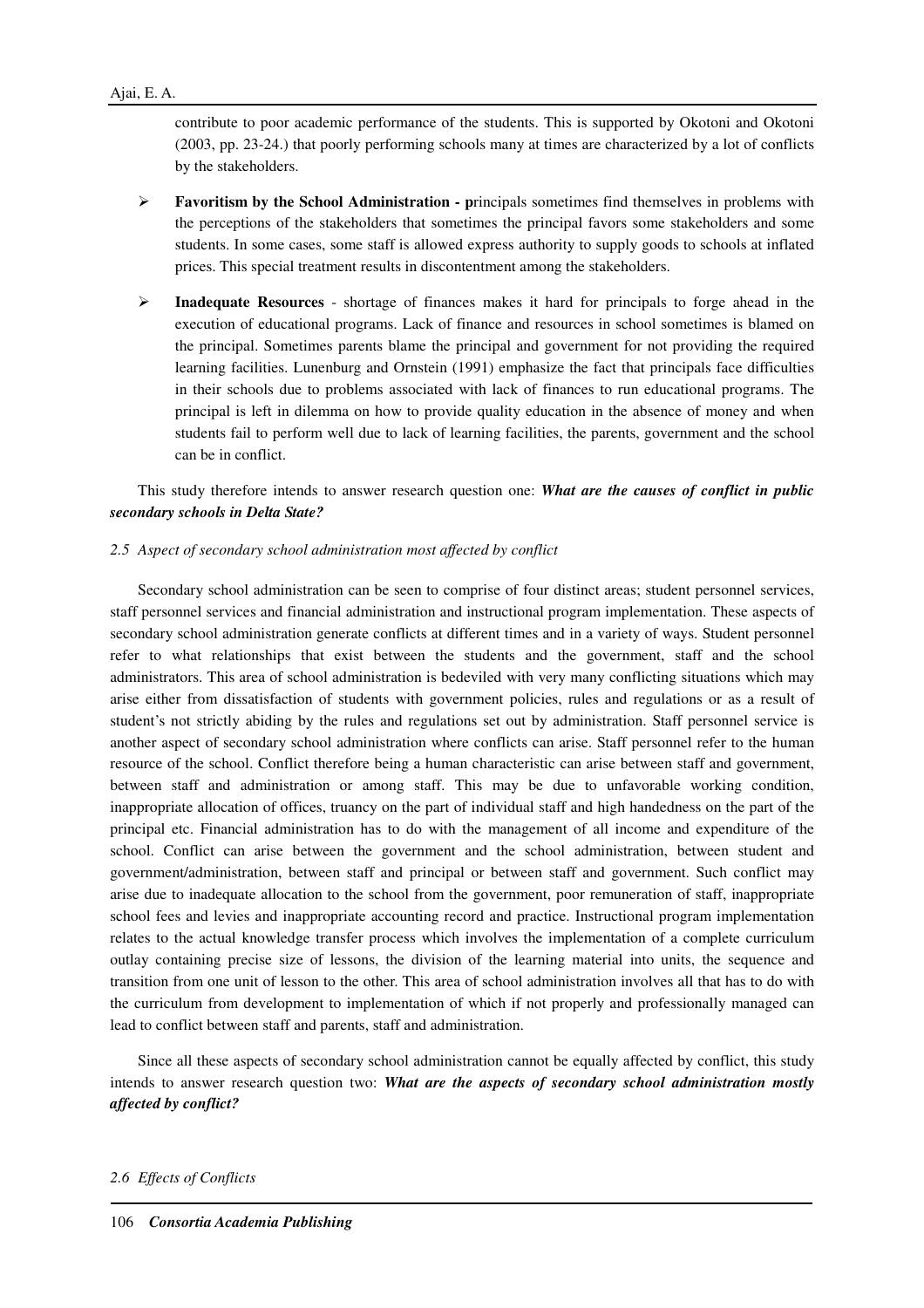Conflict among staff in the educational system has contributed immensely to the indiscipline and the restive nature of youths of today. Faulty conflict management has placed the educational system in a state of anarchy among staff in secondary schools thus the upheavals of conflict resulting from inadequate funding, poor facilities, poor appraisal, absenteeism, Teacher's strike and student's demonstrations have caused the standard of education at the secondary school level to be rated low. The fact is that a conflict ridden education system will not be able to provide good quality education to students. However sociologists acknowledge the ubiquitous nature of conflict but tend to emphasize on the benefits of conflict in an organization. In that light, Coser (1967) believes that conflict can be beneficial to an organization in many ways:

- $\triangleright$  Conflict can help in establishment and maintenance of authority boundaries of jurisdiction among the various office holders in the organization.
- $\triangleright$  Conflict helps to strengthen staff identification with the organization.
- Conflict situation creates awareness of organizational problems.
- $\triangleright$  It can also stimulate organizational changes and adaptations.
- $\triangleright$  It can lead to emergence of new and more effective leadership.
- $\triangleright$  Conflict directly or indirectly can help in breaking down old rituals and routines and thus encourages innovations among staff.

Robbins (1975) in the same vein examined the positive side of conflict when he asserted that conflict stimulates conditions that breed changes. Consequently, these changes bring about organizational adaptations. He further saw that it is through organizational adaptation that the organization can survive and survival is the primary objective of any organization. However we should put on note that if poorly managed, conflict can degenerate into outright disregard to constituted authority and general antagonism that may impede the realization of organizational goals and objectives. Conflict in secondary schools thus, particularly those between staff and government often degenerate into strike actions which invariably result in the loss of working hours. Furthermore, Rhenman (1970) asserted that the effects of staff conflict may be constructive, destructive or partially both. For instance in a struggle between two staff to gain promotion, the winner will certainly feel that the conflict was worthwhile while the looser would probably reach the opposite conclusion and may resign as a result of his failure. This struggle may turn into a worthless conflict based upon the dissatisfaction of the looser and this will continue to inhibit the functionality of the school system. The destructive effect of staff conflict are generally quite obvious and staff conflict as a form of communication may open up new and lasting channels of communication.

On that note, conflict can therefore be said to be functional and dysfunctional:

## *Functional Outcomes*

- Conflict stimulates innovation, creativity and growth.
- $\triangleright$  Conflict improves organizational decision making.
- $\triangleright$  Conflict leads to synergistic solutions to common problems.
- $\triangleright$  Conflict enhances individual and group performance.
- $\triangleright$  Conflict forces individuals and groups to search for new approaches to issues.

## *Dysfunctional Outcomes*

- Conflict causes job stress, burnout and dissatisfaction.
- $\triangleright$  Conflict reduces Communication between individuals and groups<br>  $\triangleright$  Conflict damages relationships.
- Conflict damages relationships.
- Conflict reduces Job performance.
- $\triangleright$  Conflict increases resistant to change.
- Conflict affects organizational commitment and loyalty.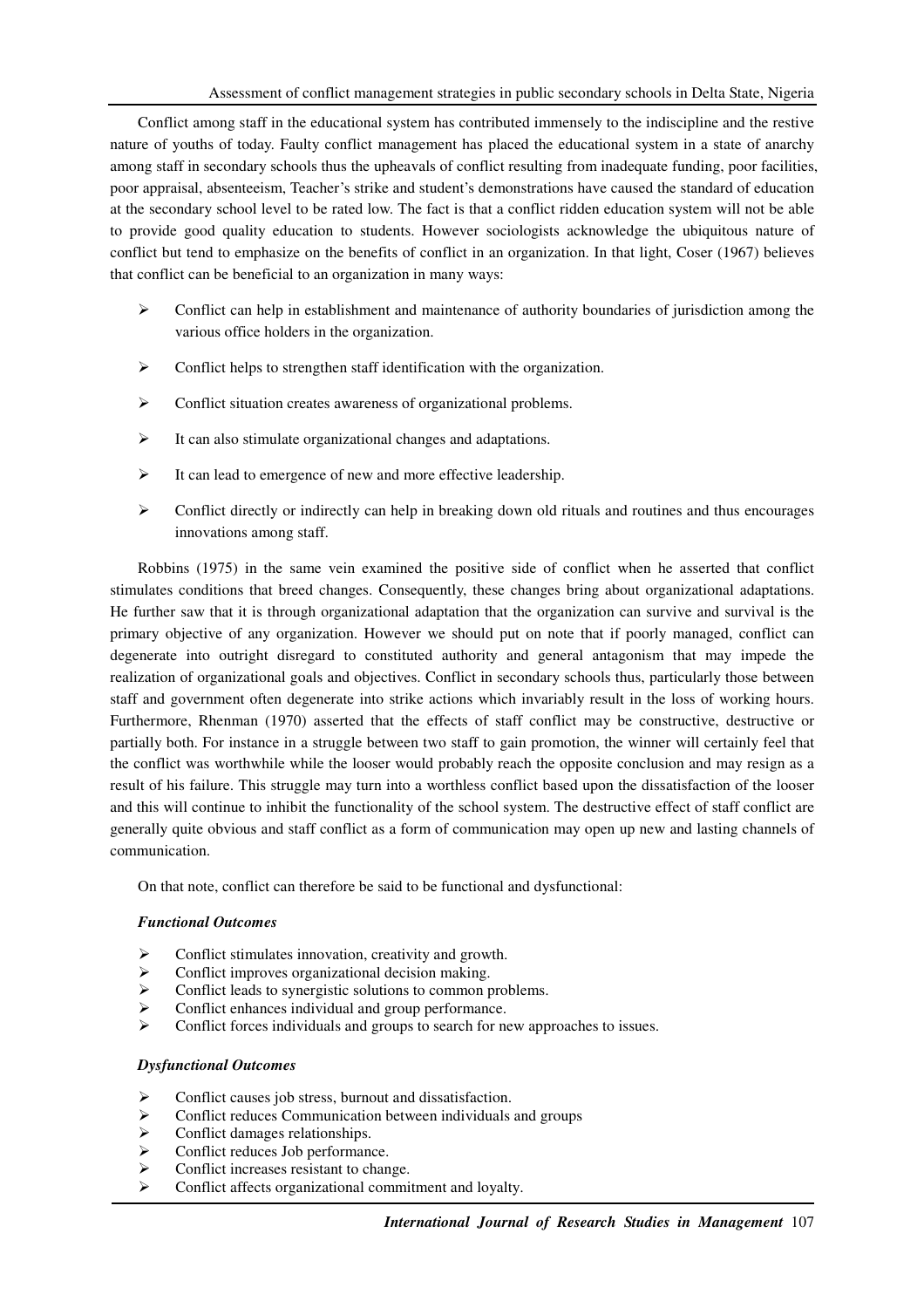## *2.7 Conflict Management Strategies*

From the onset of this study our mind was modeled to the fact that conflict is inevitable in the secondary school system and we still join the argument that the school being a free enterprise system is based on competition, which is a source and form of staff conflict. Since there is no organization that is free of staff conflict and pursuing a conflict free organization would be a mistake, secondary school administrators must live with conflicts. The best attitude an efficient principal, administrator and all staff should have towards it is to recognize its inevitability in the secondary school system and develop understanding of effective ways and manners of managing, minimizing and resolving it to avoid it degenerating to a crisis situation or strike before they are resolved.

Conflict management styles or strategies in the secondary school system are numerous but for any one of these strategies to work efficiently require that the school principals, staff and students study the conflict situation, maintain good human relations and close all communication gaps. That is why Olaleye and Arogundade (2013) argued that different management strategies may lead to either desirable or undesirable outcomes depending on their effectiveness or ineffectiveness. Therefore the management strategy used may result in desirable outcome such as enhanced team spirit, efficient and effective utilization of available resources, achievement of objectives and good working relationships with increased productivity. However, when the management strategy used results in undesirable outcomes the following issues may arise; strikes, demonstrations, poor performance, low productivity and wastage of resources. Hellriegel, Slocum, and Woodman (1992) therefore saw that since conflict must arise in organizations whenever interests collide and when these differences affect the relationship between interdependent people, they must be constructively managed. Blake and Mouton (1985) then classified these strategies of conflict resolution into four basic categories; Bureaucratic, forcing, compromising and confrontational approaches.

The bureaucratic Approach in the school system, involves the line and staff structure where communication is supposed to be both vertical and horizontal and this should be adequately utilized in the resolution of conflicts. For instance secondary school principals should delegate powers to vice-principals and senior teachers to look into matters and report back to him. This strategy also encourages participation of subordinates and gives them a sense of belonging. This is a diplomatic technique that can be adopted by school principals and administrators to suppress conflict by cautioning conflicting behaviors. The approach requires the parties to ignore their differences by; offering compliment to the other party, making specific offers of assistance to the other party, laying emphasis on the common characteristics of mutual interest among staff.

The forcing strategy according to Blake and Mouton (1985) involves the school administrator or principal threatening or actually giving out punishment to enforce compliance to the resolution in a conflict. It involves the use of pressure to force the other party to give in. Threats and punishment which are not negotiable may be applied by the school principals to resolve conflicts. Well it is not too bad a strategy but it can mostly be used to resolve conflicts at its initial stage where it is still very mild. The major weakness of this strategy is that it treats the symptoms rather than the cause of the conflict and the danger in this is that the conflict can still emerge much later in a bigger form than before. The forcing style most often amounts to an assertive and uncooperative behavior which reflect a win-lose approach to interpersonal conflict resolution. It relies on coercive power and dominance in the resolution of conflict where the arbitrator makes sure there is a looser and a winner.

The compromising style implies involving compromise in the process of conflict resolution. The parties involved in the conflict come to an agreement through reciprocity and understanding so that the mid-way point is established between the parties. The compromising style according to Hellriegel, Slocum, and Woodman (1992) refers to behaviors at an intermediate level of cooperation and assertiveness. This style is based on give and take, which usually involves a series of concessions. This technique is commonly used and widely accepted as a means of resolving conflict. This approach involves the conflicting parties having to make some sacrifice of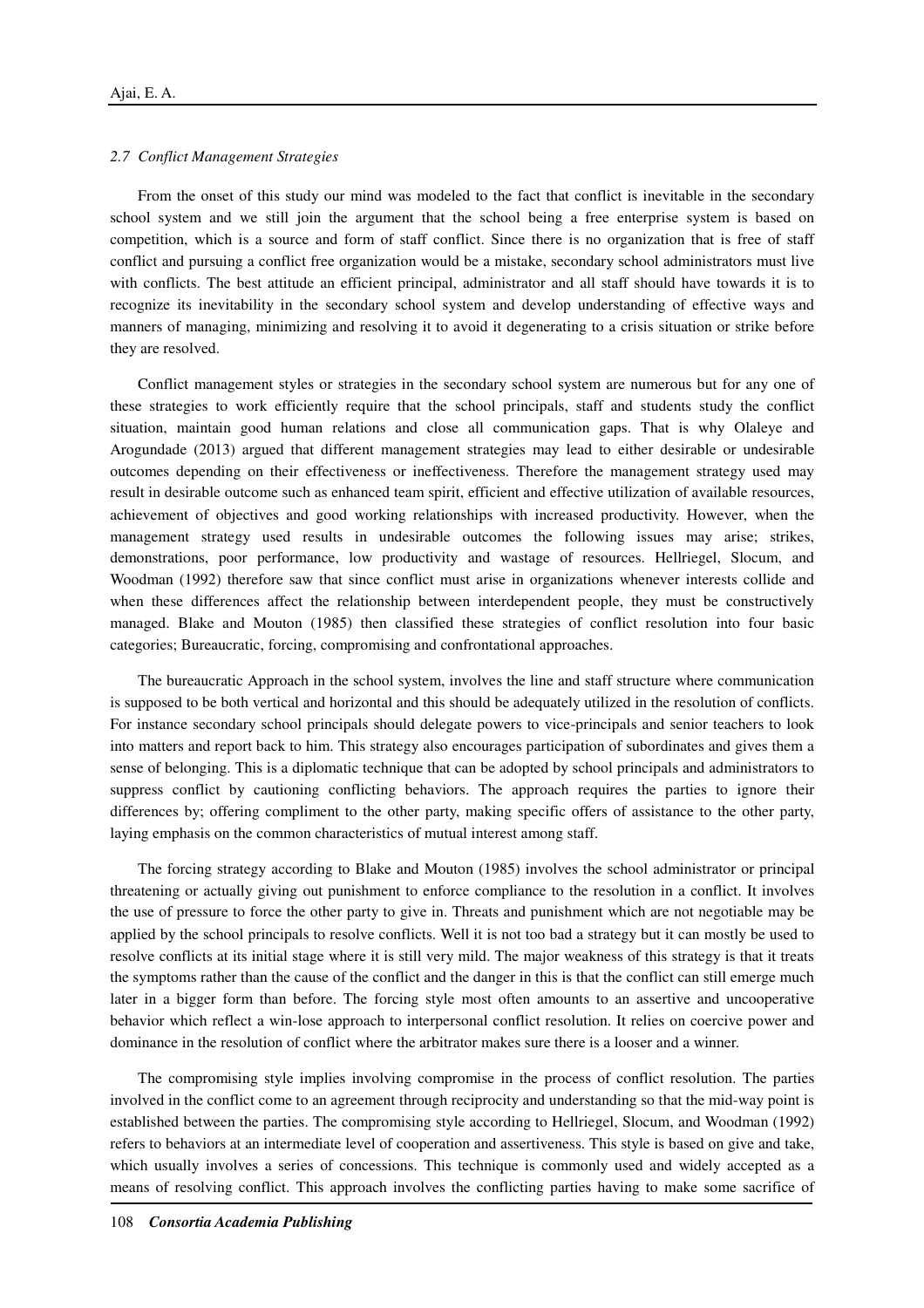something of value to them in order to resolve the area of conflict. Implying that this technique has potential settlements that provide each party with enough benefits to satisfy aspirations and make unilateral concession. It will also suggest specific exchange concession that would be accepted.

The confrontation approach involves recognizing the conflict so that it can be evaluated by staff or parties involved in the conflict. It can therefore be seen as an integrated problem solving strategy where the conflicting parties take time to identify and correct the source of their conflict. This involves integrative Problem solving where resolution is reached through face to face confrontation of the conflicting parties. It requires the provision of settlement through reconciliation of the need of both staff by an integrator, while, the collaborating style involves strong cooperative and assertive behaviors. It is the win-win approach to interpersonal conflict handling. In this stylistic approach to staff conflict management, it is sharing, examining and assessing the reasons for the conflict that leads to the development of an alternative that is fully acceptable to everyone involved. This may effectively resolve the conflict as it is regarded as the best style to resolve conflicts.

Apart from the above mentioned strategies, effective public secondary school conflict management can be achieved by the following techniques:

- **Withdrawal** this is a conflict resolution technique in which either one or both staff withdraws from the relationship in the organization. This implies that one of the staff leaves the school which can be orchestrated by the principal through transfers. Also alteration of structural and human variables that involves interchanging group members, creating new co-coordinating positions and extending organizational scope of activities among other programs. Altering human variables has been identified as a potent technique of resolving intra–organization conflict and equally involves behavioral modifications of one staff and another to bring about harmony.
- **Avoidance** avoidance may take the form of pretending to be unaware that conflict exists. This implies that with time, the conflicting parties will sort themselves out. Mutual avoidance is best accepted if they have interdependent task roles that need co-ordination among staff.
- **Equitable Distribution of Scarce Resources** it is evident that perceived injustice in some sub-units in an organization and educational setting can result in conflict. Therefore, education administrators and school principals should judiciously allocate resources on the basis of need with respect to the limit of available stock. The criteria or sharing formula should be clearly communicated to all the staff concerned to avoid misinterpretation of the basis of allocation and reward contingencies should be modified for transparency.
- **Introduction of Super-Ordinate Goals** this refers to goals that demand the co-operative efforts of all the conflicting parties to achieve. Thus in a bid to achieve such goals staff must inevitably relate harmoniously with each other whether in conflict or not. This is highly valued by all the parties as the goal must be commonly desired by all staff.
- **Modification of Communication Patterns** this technique involves provision of more vital and reliable information required for mutual problem solving and a set out channel of communication. This approach involves the establishment of norms about openness as well as harmony to agree to abide by rules.

No matter the style adopted, Imhabekhai (2001, p. 103) did state that managers and school administrators should have a proper understanding of the issues that generate a particular conflict situation. Although that is correct because only then can they employ effective management strategies but knowledge of effective strategies is a panacea for good conflict management hence this study wishes to answer research question three: *What are the most effective strategies to be adopted in the management of conflicts in secondary schools?*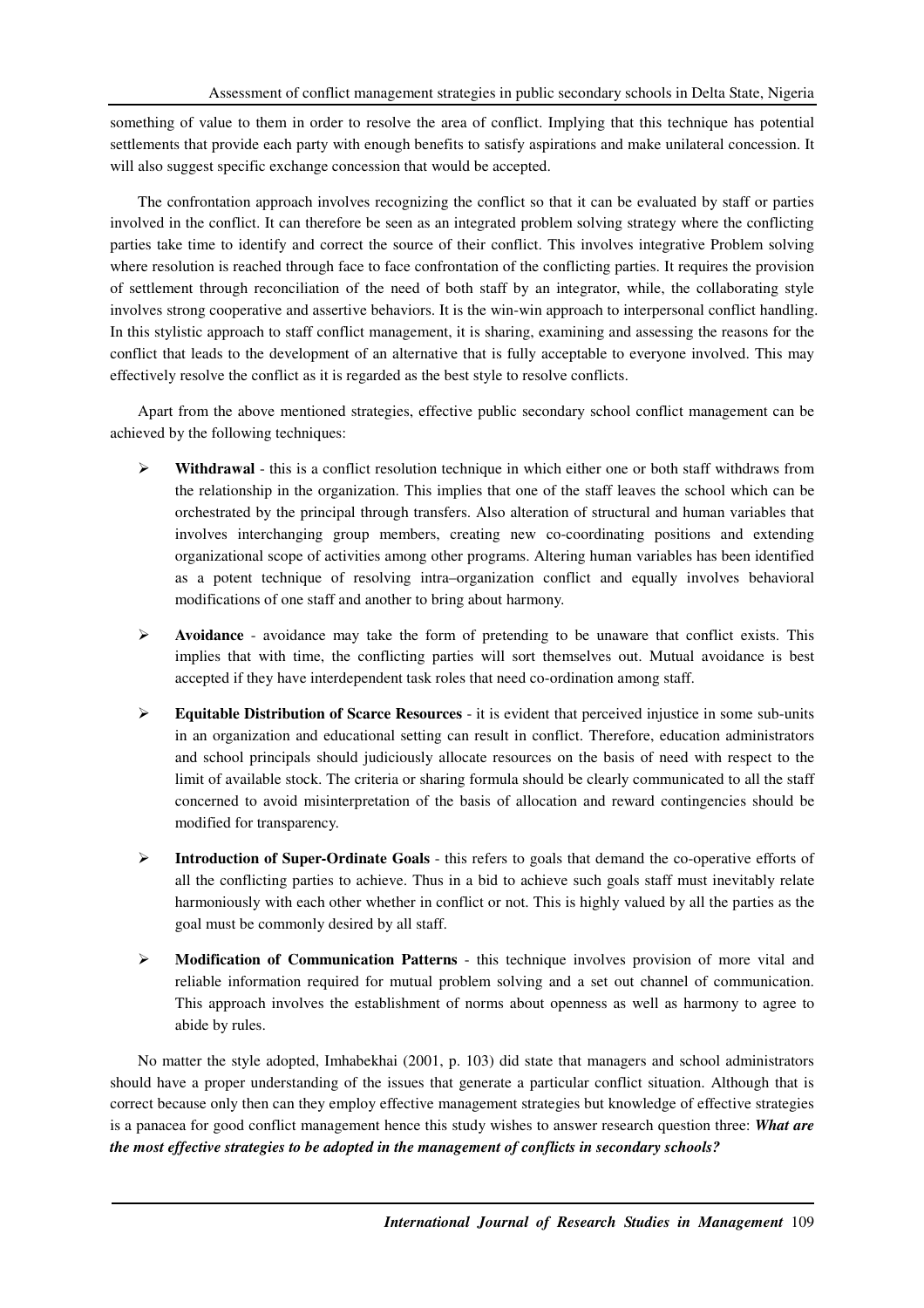## **3. Methodology, results, and discussions**

## *3.1 Methodology*

The study has as its basic consideration "assessment of conflict management strategies in public secondary schools in Delta state". The descriptive survey research design was employed with a focus on public secondary schools in Delta north senatorial district of Delta state, Nigeria. To guide the study, three research questions were raised and to be able to answer these research questions, the questionnaire designed by the researcher with a reliability of 0.6 Cronbach Alpha Index indicated a favorable reliable score from all the items thus exceeding the common threshold of cronbach Alpha value recommended by Malhotra (2006, pp. 83-94).This was administered to respondents after adopting convenient sampling to select one hundred and forty public secondary schools principals during the meeting of all conference of principals Delta north chapter while data collected was analysed using simple percentage.

## *3.2 Results*

**Research question one**: What are the causes of conflict in public secondary schools in Delta North Senatorial district?

#### **Table 1**

#### *Potential causes of conflict*

|          |       | Frequency | Percentage |
|----------|-------|-----------|------------|
| agree    |       | 112       | $80\%$     |
| disagree |       | 28        | 20%        |
|          | total | 140       | $100\%$    |

The response pattern on the potential causes of conflict from the analysis of field survey revealed that 112 (80%) respondents agreed that none or improper record keeping, regular queries and warnings, tampering with staff salary, irregular payment of staff salaries, defamation of character, principals paying deaf ear to complains, sudden Transfers, non promotion of staff, unsuitable educational technology, favoritism, non-conducive working/learning environment, communication without feedback, absenteeism, principal's non release of fund for the conduct of school activities, unfavorable conditions of service, staff insecurity, illegal collection of levies, improper delegation of duties, irregular class attendance, principals concluding without listening to any party, non satisfaction of job and human needs and information overload are potential causes of conflict in secondary schools while 28 (20%) of the respondents disagreed.

**Research question two**: What are the aspects of secondary school administration most affected by conflict?

## **Table 2**

*Aspects of secondary school administration most affected by conflict* 

|          |       | Frequency | Percentage |
|----------|-------|-----------|------------|
| agree    |       | 107       | 76%        |
| disagree |       | 33        | 24%        |
|          | total | 140       | 100%       |

When asked on aspects of secondary school administration most affected by conflict, 107 (76%) respondents agreed that student's personnel, financial administration staff personnel and instructional program implementation are mostly affected by conflict while 33(24%) respondents disagreed.

**Research question three**: What are the most effective strategies to be adopted in the management of conflicts in secondary schools?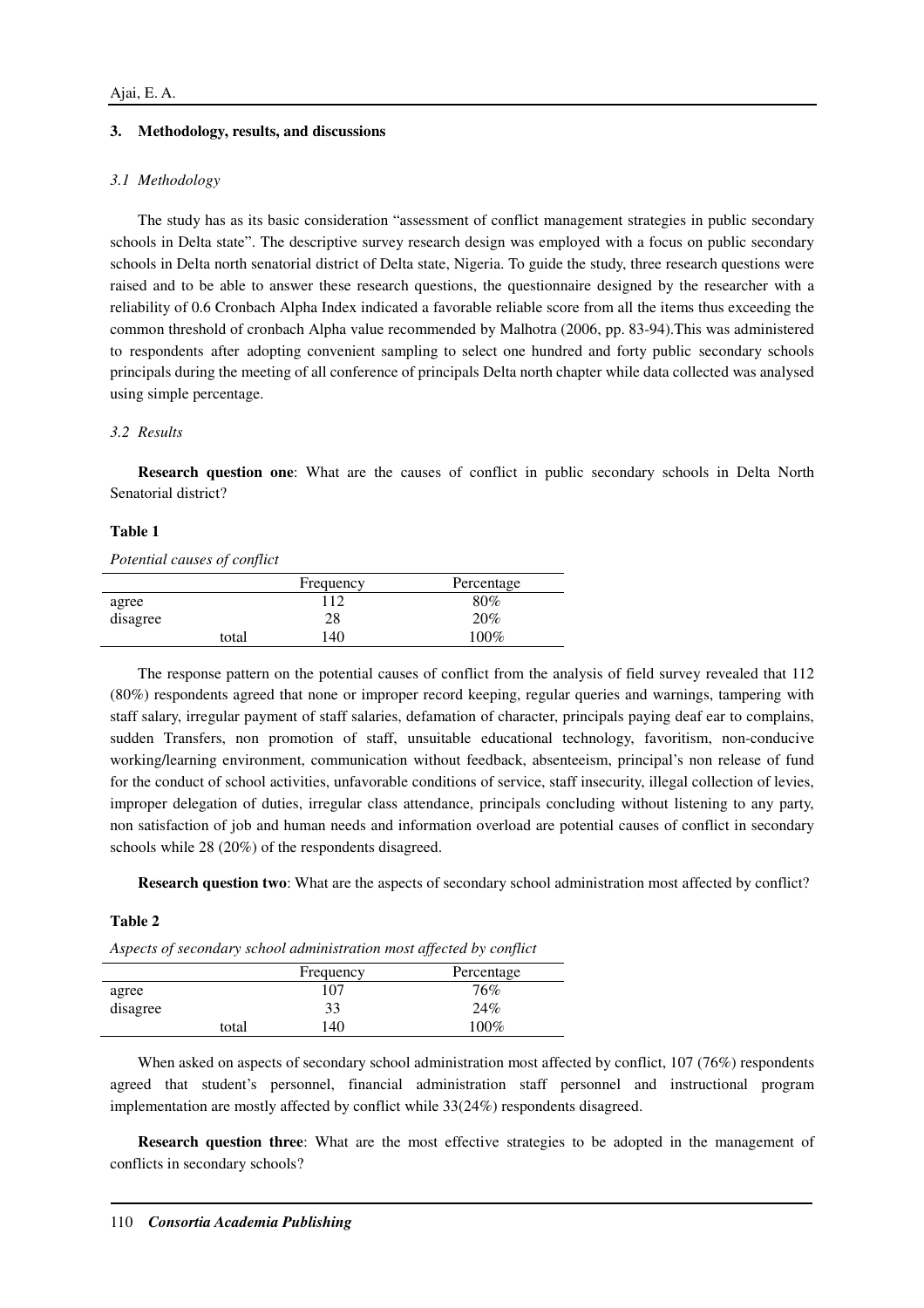| 'able |
|-------|
|-------|

|  | Conflict management strategies in secondary school |  |
|--|----------------------------------------------------|--|
|  |                                                    |  |

|          | Frequency | Percentage |
|----------|-----------|------------|
| agree    | 111       | 79%        |
| disagree | 29        | 21%        |
| total    | 140       | 100%       |

The response pattern on conflict management strategies used in secondary schools revealed that 111 (79%) of the respondents agreed that conflict can be managed by use of confrontation, committee, prayers, orienting teachers on better job performance, compromise, free flow of communication, by the provision of suitable educational technology, regular staff payment, proper keeping of school records, dialogue, orderliness in staff promotion, in-boxing, persuasive speech, arbitration, adequate staff security, early response to complaints, empathy, provision of conducive teaching and learning environment, avoiding and satisfaction of the hierarchy of human needs, proper keeping of school records and. While 29 (21%) of the respondents disagreed.

#### *3.3 Discussion*

#### *Causes of conflict among staff in the secondary school system*

A consideration of the causes of conflict in public secondary schools show that none or improper record keeping, regular queries and warnings, tampering with staff salary, irregular payment of staff salaries, defamation of character, principals paying deaf ear to complains, sudden Transfers, non promotion of staff, unsuitable educational technology, favoritism, non-conducive working/learning environment, communication without feedback, absenteeism, principal's non release of fund for the conduct of school activities, unfavorable conditions of service, staff insecurity, illegal collection of levies, improper delegation of duties, irregular class attendance, principals concluding without listening to any party, non satisfaction of job and human needs and information overload are all causes of conflict in public secondary schools. These findings corroborate those of Stewart and Dangelo (1980) that conflicts in institutions are associated with conflict over basic values.

Looking at the data result shows that general absenteeism of staff and principals' not releasing money for the conduct of external practical examination may not easily promote conflict since absenteeism of staff for example may be on arrangement. The school may be in a very remote area where there is no easy access to the community, and the village may lack social amenities that will give comfort to the staff. The management and staff could decide to come to an understanding and share themselves on number of days each of the groups will be in the school. Anytime they come to school, they perform very well and the students are even happy that their teachers are absent. So with this type of understanding there will be little conflict.

Principals' not releasing money for the conduct of external practical examinations involves very few science teachers and the management. Both parties may come to a compromise on a formula of "kill and divide" while the needed materials that could involve money could be borrowed and others improvised. As a result of this there may be little or no conflict.

With the above findings, this study becomes congruent with Sisk and Williams' (1981) definition of conflict as the process which begins when one party perceives that one or more of its concerns have been or are about to be frustrated by another party.

#### *Aspects of secondary school administration most affected by conflict*

From analysis, we can deduce that the aspects of secondary school administration mostly affected by conflicts are the areas of student personnel and financial administration judging from the percentage of respondents that strongly agree to these two questions. Instructional program implementation and staff personnel may not have the power to promote much conflict and if they do, the conflict may manifest in the erosion of the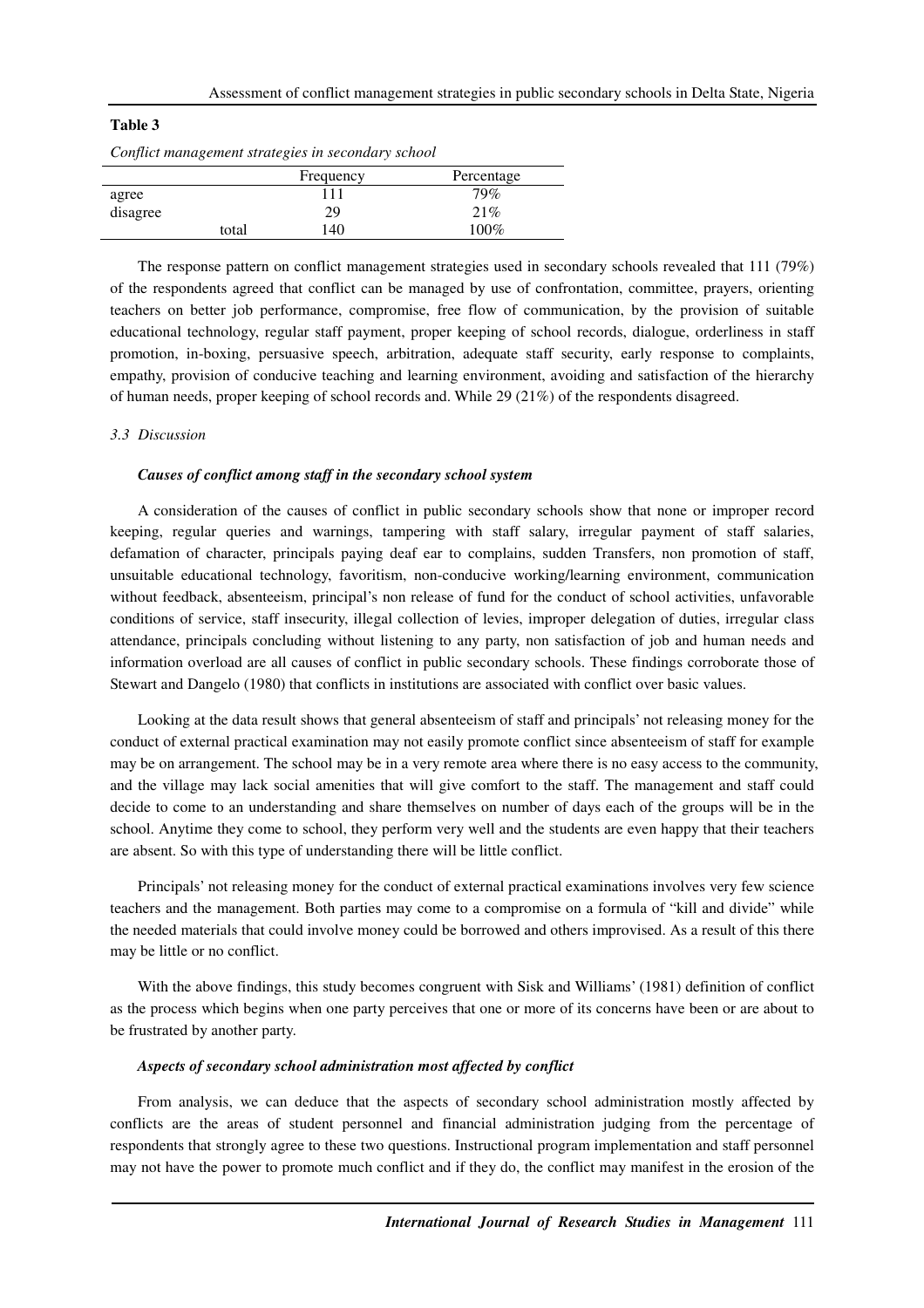#### standard and quality of education

This study therefore disputes Moore (1996) assertion that instructional program implementation is one of the aspects of secondary school administration most affected by conflict. The opinion of this study is that the extent to which instructional programs are implemented does not affect public secondary school administration rather; its effect will be on the general education system. But this study is in line with Moore (1996) assertion that financial administration is an aspect of secondary school administration most affected by conflict. He opined that improper use of teaching time, charging exorbitant fees for private lessons and pamphlets can induce conflicts.

#### *Most effective conflict management strategies in public secondary schools*

This study found that the confrontational and compromise strategies are most productive in public secondary school conflict resolution. The above conclusion is in line with Handy (1978) and Blake and mouton (1985) when they found that arbitration and confrontation strategies are very effective in the management of conflict in secondary schools. In the same vein Reitz (1977) believed that in the above strategies, both parties will come together, gather information, propose alternative solutions and evaluate the alternatives until one is found that solves the problem to the satisfaction of both parties.

As for committee and dialogue, the reason that may support the use of these strategies by most public secondary school principals may be as a result of their busy schedules of duty. So instead of issues coming directly to them, they expect these issues to go through the proper channel which may be to the chairman of the disciplinary committee as the immediate subordinate. Another reason to support the finding may be the line and staff structure of the institution's administrative system. This structure provides a hierarchical pattern and so when there is conflict, there is a tendency for a head of division to apply division of labor to solve the numerous conflicts that exists in the school.

Another conflict resolution strategy is the orienting teachers on better job performance in secondary schools. For if one is put in the right direction, he hardly fall victim of any circumstance. From the findings of this study, other strategies may be seen as postponing the evil day or even promoting the conflict like paying deaf ears to complaints and jumping into conclusion without listening to the parties which could aggravate conflicts but when teachers are better oriented on their job, conflicts if they arise will be minimal or easy to resolve.

The study also revealed that the avoidance strategy is not too suitable for secondary school system. It can be found that junior teachers who experience conflict with senior counterparts use this strategy. Also student personnel in conflict with staff personnel use similar strategy (avoidance). The avoidance styles used include withdrawal, ignoring the conflict, postponed dealing with the conflict and pretending that the conflict does not even exist. This finding tallies with Burk's (1996) study on conflict management strategies employed by supervisors, where the avoidance approach ranked the lowest style employed by the supervisors. In a related finding Imbabekhai (2001) described avoidance strategy as sweeping the conflict under the rug and pretending that the issue does not exist.

## **4. Conclusion, significance and recommendations**

## *4.1 Conclusion*

It is obvious that conflict is part and parcel of human existence because even within the individual there is conflict and with the ever growing diversity in human want, taste and the need for reforms in the secondary school system it will be salient to hammer on the desirability of conflict. In the light of the above, Hacon (1965) posited that conflict is almost a continuous process, he maintained that by sound planning and action, management must try constantly to direct the emergence of conflict into productive and creative channels. Atsenuwa (2005) saw that future conflicts could be managed and curbed by way of proper all round communication between staff and management because good and effective leadership relations are essential in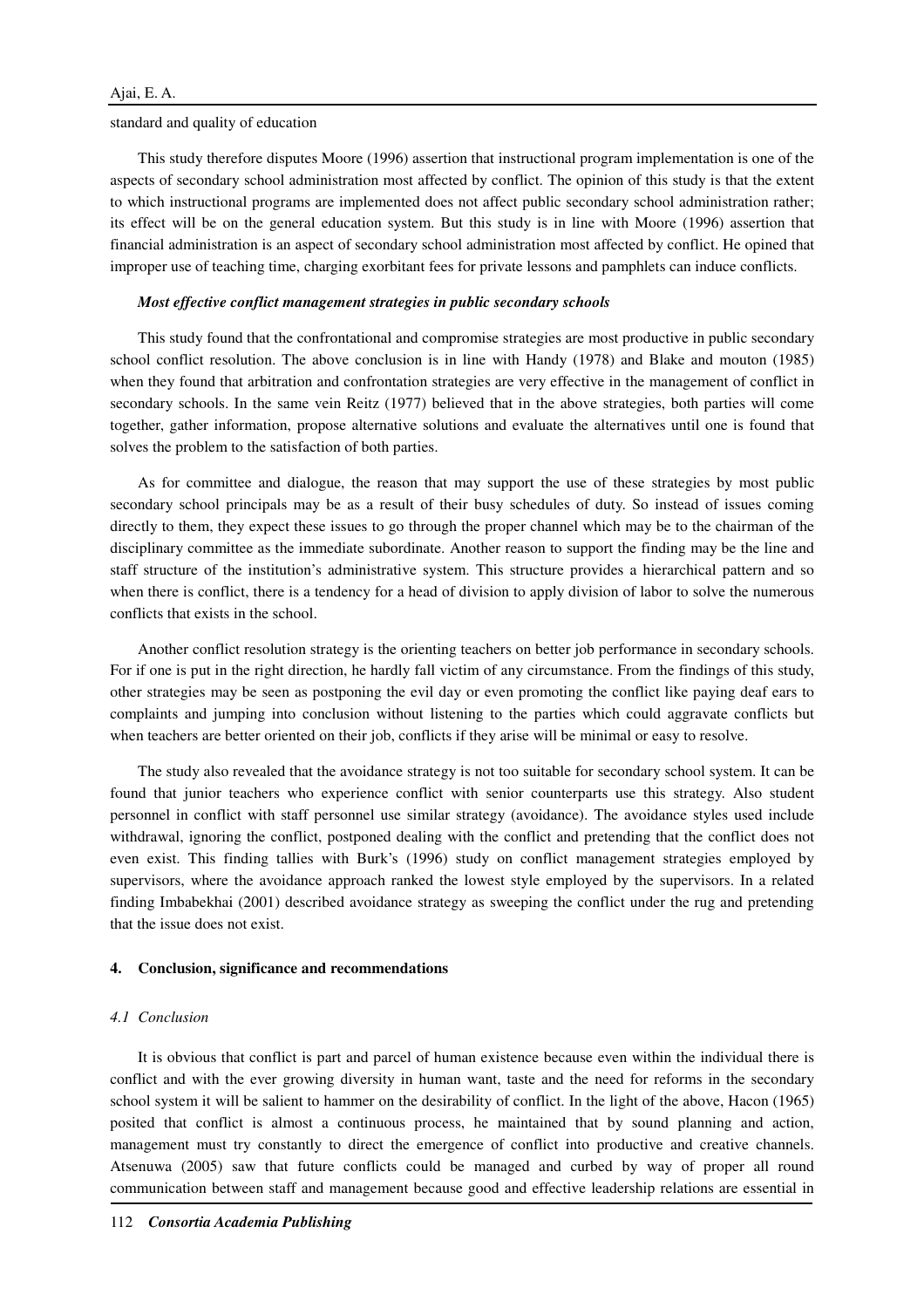preventing staff conflict. Based on the results, this study hereby concludes that the major causes of conflict in public secondary schools are principals tempering with staff salary, illegal collection of levies, delegating duty meant for senior staff to junior staff and teachers' irregularity to class. It also saw that the aspects of public secondary school administration most affected by conflicts are the areas of student personnel and financial administration. It finally brought to the fore the fact that the confrontational, dialogue, the compromising and the committee setting styles are most effective in public secondary school conflict resolution.

# *4.2 Study Implications*

This paper found that the aspects of public secondary school administration most affected by conflict are the student personnel and financial administration. School principals therefore need to be prudent in their financial dealings with all stakeholders (learners, teachers, administrators and the community). They should also put the interest of the learners first in all policies, programs, rules and regulations that will be promulgated because if stakeholders are comfortable with the management style, there will be less conflict in the system. Since from the onset we did say that conflicts are inevitable in all human relationships, they therefore must definitely arise in the public secondary school system. Thus when they do arise, administrators should be able to tackle such conflicts with conflict resolution strategies that would yield productive rather than destructive outcomes. This paper therefore sees public secondary school conflict resolution for productive and progressive elevation of the educational quality and standard of society being achieved through the use of confrontational, dialogue, committee and compromising conflict resolution strategies. The implications are that the confrontational strategy will help the school principal to maintain his ground, face issues directly and build confidence in himself and his office. Dialogue is another strategy the principals can adopt in conflict resolution in their schools. It will enable all concerned to make input towards the resolution of the conflict and when this is effectively managed, most often such conflicts don't rear their heads again. This style is better achieved if abridged with the committee setting strategy because the principals who combine both strategies will delegate duties to the committee leaving him with enough time to attend to other administrative duties but must constantly review the committee reports. This paper sees some ray of effectiveness in using the compromising strategy but the principal must ask himself: why and what am I compromising for? Is it to the advantage of all stakeholders? If the compromise is skewed, it may generate further conflict. From all these we could gather that for the effective resolution of secondary school conflicts, all stakeholders should always co-operatively resolve conflicts, avoid rigidity and have the singular purpose of uplifting the quality and standard of education.

## *4.3 Significance of the study*

This study will immensely help school administrators to understand the inevitability and causes of conflict and help them to identify the most effective management strategies in resolving most conflicts in the secondary school system. The findings will also assist the ministry of education, post primary education board and the government in getting to know the challenges facing the different categories of staff in the secondary school system thereby giving the basis for promotion, transfers, the provision of funds, teaching aids and other materials necessary for the smooth operation of the secondary school system. Finally it will help stakeholders in the education sector to appreciate the inevitability of conflict and effective management strategies to employ.

## *4.4 Recommendations*

Conflict as a phenomenon that is endemic in any social structure is also an integral part of human experience which has to do with opposing forces, viewed simply as disagreement in objective expectation, interest and orientation. In the light of the findings of this study, the following recommendations are put forward:

 $\triangleright$  Government should initiate compulsory workshops on financial prudence as an avenue to intimate principals on not tempering with staff salary, not being involved in illegal collection of levies from students and making sure that duties are assigned to teachers accordingly.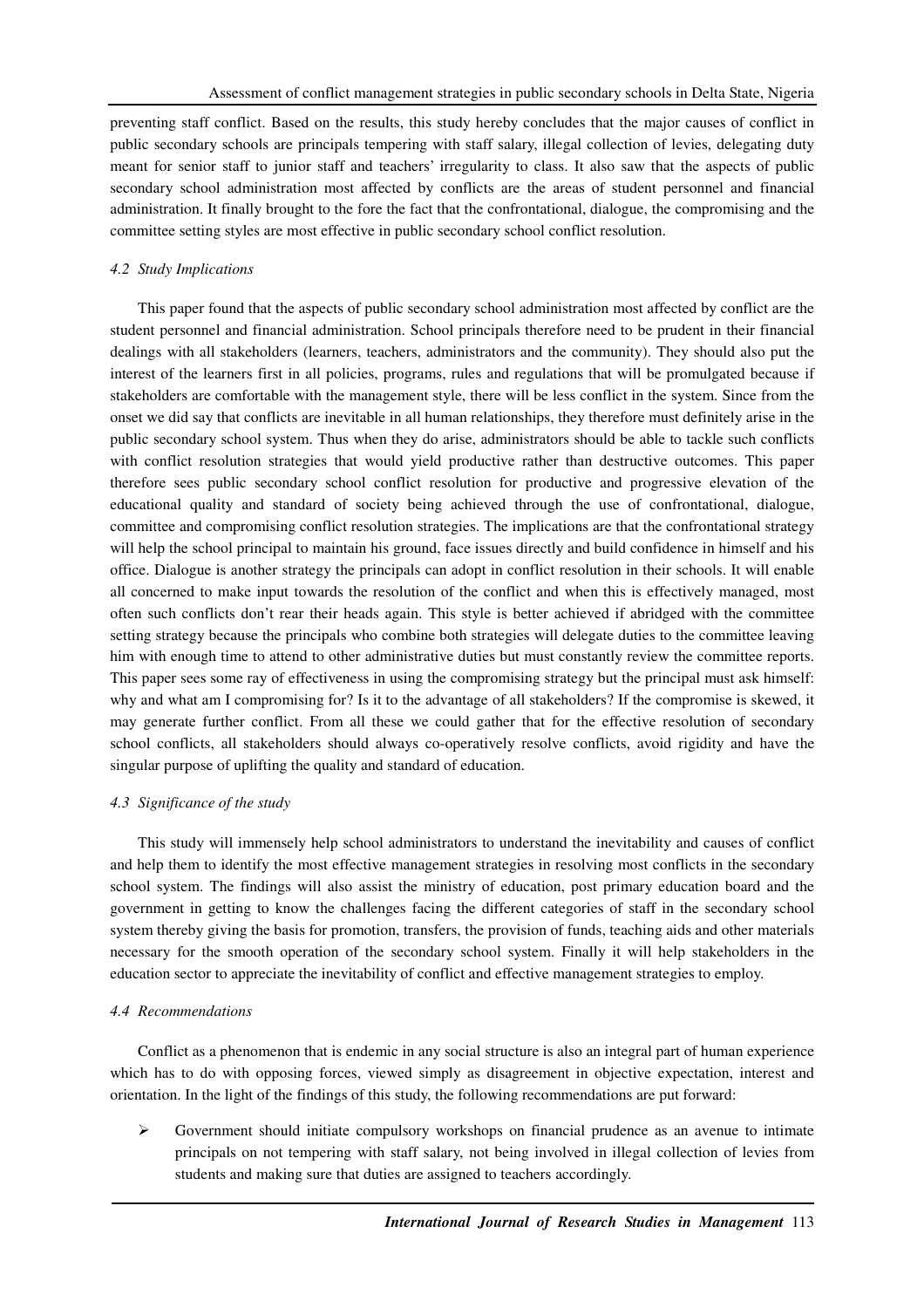- $\triangleright$  Principals should be conversant with various management strategies through the attendance of compulsory seminars and conferences so that they can use the most effective conflict resolution strategies for particular conflict situation.
- $\triangleright$  Principals should be conscious of their authority boundaries which should be spelt out by the ministry of education to avoid conflict by ensuring that they are always aware of rules governing their responsibilities and jurisdictional boundaries.
- $\triangleright$  Government should include conflict management as part of the curriculum of teachers training education.

## **5. References**

Amason, A. C. (1996). Distinguishing the effects of functional and dysfunctional conflict on strategic decision making: Resolving a paradox for top management teams. *Academy of Management Journal*, *39*(1), 123-148. https://doi.org/10.2307/256633

Bell, A. (2002). *Six ways to resolve workplace conflict*. University of San Francisco.

- Blake, R. R., & Mouton, J. S. (1985). *Managerial grid.* Houston, TX: Gulf Publishing.
- Burke, R. J. (1996). Methods of resolving inter-personal conflict. *Personnel Administrator, July-August*, 48-55.
- Corwin, R. G. (1996). *Staff conflicts in public schools*. Columbus, Ohio State University.
- Coser, L. (1967). *Continuities in the study of social conflict*. New York: Free press.
- Dipaola, F. M., & Hoy, K. W. (2001). Formalization, conflict, and change: constructive and destructive consequences in schools. *International Journal of Educational Management, 15*(5), 238-244. https://doi.org/10.1108/eum0000000005512
- Duncan, W. J. (1995). *Essentials of management*. Illinois: The Dryden Press.
- Egwunyenga, E. J. (2000). Perceived influence of conflict between academic and non-academic staff on university administration in Nigeria 1990-1999 (Unpublished doctoral thesis). University of Benin, Benin.
- Ejiogu, A. M. (1990). *Landmarks in educational development in Nigeria*. Lagos, Joja Educational Research and Publishers.
- Foster, W., & William, G. (1982). *Education leadership and the struggle for the mind.* Nashville: Peabody College of Vander Bill University, University Press Inc.
- Gardiner, P. D., & Simmons, J. E. (1992). The relationship between conflict, change and project management. In P. Fenn & R. Gameson (Eds.), *Construction conflict management and resolution* (pp. 110-121)*.* London: E and Fn Spon.
- Handy, C. (1978). *Gods of management: The changing work of organizations.* London. Souvenir Press.
- Hart, A. (2000). *The principalship*. New York: McGraw-Hill Inc.
- Hellrigel, D., Slocum, J. W., & Woodman, R. W. (1992). *Organizational behavior.* New York: West Publishing Company.
- Hocker, J. L., & Wilmot, W. W. (1985*). Interpersonal conflict*. Dubuque, Iowa, Wm. C. Brown Publishers**.**
- Imhabekhai, C. I. (2001). Conflict dimension in higher education personnel management. In N. A. Nwangwu, E. T. Ehiametalor, M. A. Ogunu, & M. Nwadiani (Eds.), *Current issues in educational management in Nigeria* (pp. 103-113). Benin: Mercury International Publishers.
- Kingala, A. (2000). *Manager vs educationists: Conflicting role of a principal*. A Paper Presented Kenya Secondary Schools Heads Association Annual Conference, Nakuru.
- Kogo, C. (2002). *Head teachers' perception of conflicts in secondary school administration in Uasin-Gishu District* (Unpublished Masteral thesis). University of Eastern Africa, Baraton.
- Lunnenberg, F., & Ornstein, L. (1991). *Educational administration*. Belmont: Wadsworth Publishing Co.
- Lye, K. C. (2008). A persisting aberration: The movement to enforce agreements to mediate. *Singapore Academy of Law Journal, 20*(1), 195-216.
- Malhotra, N. K. (2006). Questionnaire design and scale development. In *A handbook of marketing research:*